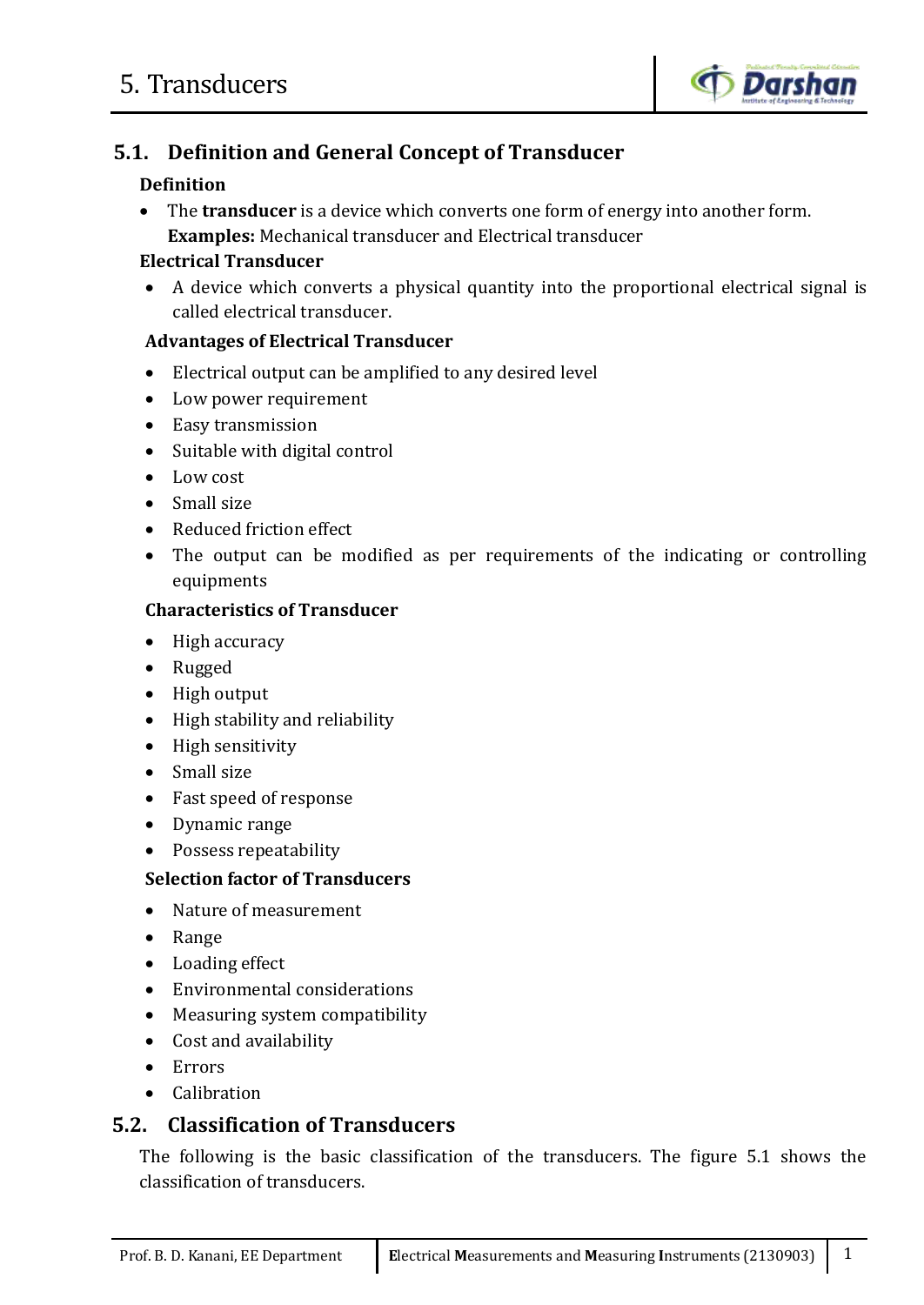



*Figure 5. 1 Classification of transducers*

# **Active Transducer**

- The transducers, which develop their output in form of electrical voltage or current without any auxiliary source are known as active transducers.
- They draw energy from the system under measurement.
- They give very small output and use of amplifier is essential.
- **Examples:** Tachogenerator, Thermocouple, Piezo-electric crystals, photovoltaic cell etc.

#### **Passive Transducer**

- The transducers in which, the electrical parameters i.e. resistance, inductance and capacitance changes with change in input signal.
- They require external power source for energy conversion.
- In this, electrical parameters causes a change in voltage, current or frequency of the external power source.
- They may draw some energy from the system under measurement.
- **Examples:** Resistive, Inductive and Capacitive transducers

# **Analog Transducer**

- Analog transducer converts input signal into output signal, which is a continuous function of time.
- **Examples:** Thermistor, Strain gauge, LVDT, Thermocouple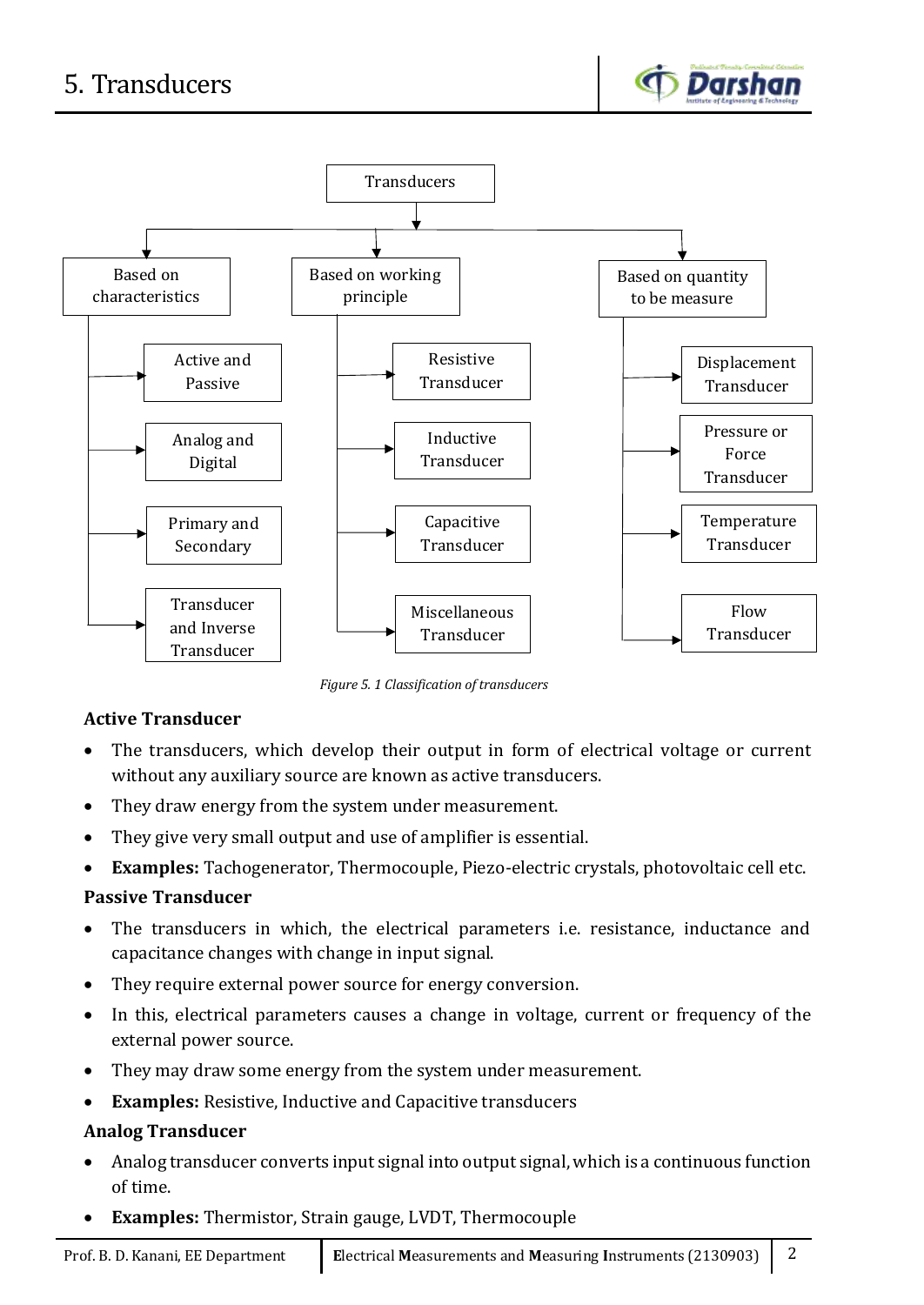

# **Digital Transducer**

- Digital transducer converts input signal into output signal of the form of pulses e.g. it gives discrete output.
- These transducers are becoming more popular.
- Sometimes, analog transducer combined with ADC (Analog-to-Digital Converter) is called digital transducer.
- **Examples:** Encoders, Hall effect sensors

# **Primary Transducer**

- When input signal is directly sensed by transducer and physical phenomenon is converted into electrical form directly then such transducer called primary transducer.
- **Examples:** Thermistor

# **Secondary Transducer**

- When input signal is directly sensed first by some sensor and then its output being of some form other than input signal I given as input to a transducer for conversion into electrical form, then it's called secondary transducer.
- **Examples:** LVDT for used pressure measurement by using bourdon tube

# **Transducer (Electrical)**

- It is a device that converts a non-electrical quantity into an electrical quantity.
- **Examples:** Thermocouple, Pressure gauge, Strain gauge, Photovoltaic cell

# **Inverse Transducer**

- It is a device that converts an electrical quantity into non-electrical quantity.
- It is a precision actuator having an electrical input and low-power non-electrical output.
- A most useful application of inverse transducer is in feedback measurement systems.
- **Examples:** Piezo-electric crystal

# **Displacement Transducer**

- A device which converts linear or angular motion into electrical output signal is known as displacement transducer.
- **Examples:** LVDT, RVDT, Gyroscope

# **Pressure or Force Transducer**

- A device which converts pressure or force into electrical output signal is known as pressure or force transducer.
- **Examples:** Strain gauge, Piezo-electric transducer, Bourdon tube transducer

# **Temperature Transducer**

- A device which converts transducer into electrical output signal is known as pressure or force transducer.
- **Examples:** Thermocouple, Thermistor, RTD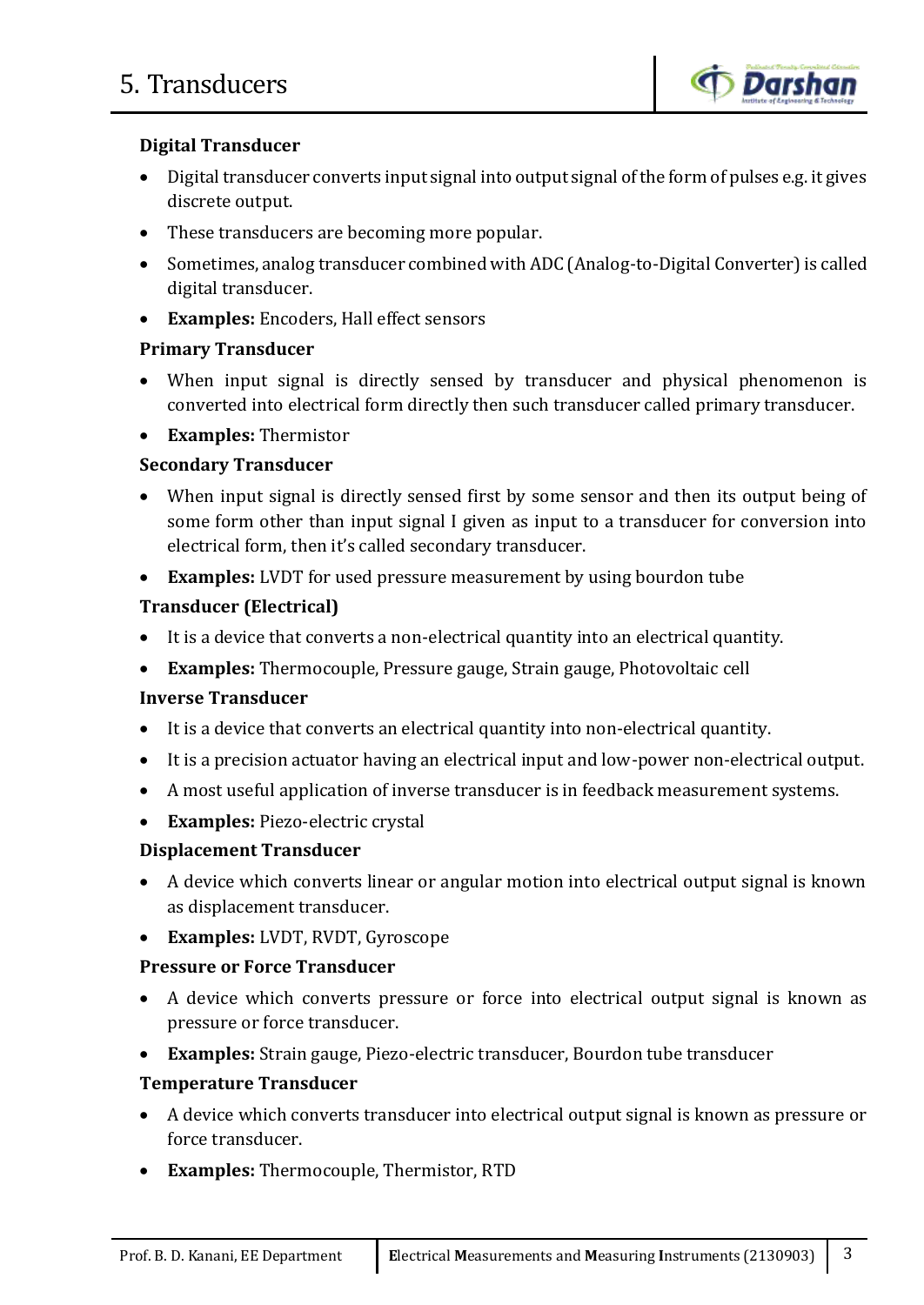

#### **Flow Transducer**

- A device which converts flow into electrical output signal is known as pressure or force transducer.
- **Examples:** Ultrasonic flowmeter, Hotwire anemometer

# **Resistive Transducer**

- A transducer which works on the resistive principle is known as resistive transducer.
- **Examples:** Potentiometer, Strain gauge, RTD, Thermistor, Hotwire anemometer

# **Inductive Transducer**

- A transducer which works on the inductive principle is known as resistive transducer.
- **Examples:** LVDT, RVDT, Synchro

# **Capacitive Transducer**

- A transducer which works on the capacitive principle is known as resistive transducer.
- **Examples:** Capacitor microphone

# **5.3. List of transducers for displacement measurement**

- The displacement has two type; namely, linear or translational displacement and angular or rotational displacement.
- The various transducers are used for displacement measurement listed below.

# **Linear or translational displacement transducers**

- Resistive potentiometers
- Strain gauges
- Variable inductance transducers
- Linear variable differential transformers (LVDT)
- Capacitive transducers
- Piezo-electric transducers
- Hall effect transducers
- Digital transducers

# **Rotary or angular displacement transducers**

- Resistive potentiometers
- Variable inductance transducers
- Rotary variable differential transformers (RVDT)
- Variable reluctance transducers
- Synchro
- Capacitive transducers
- Shaft encoders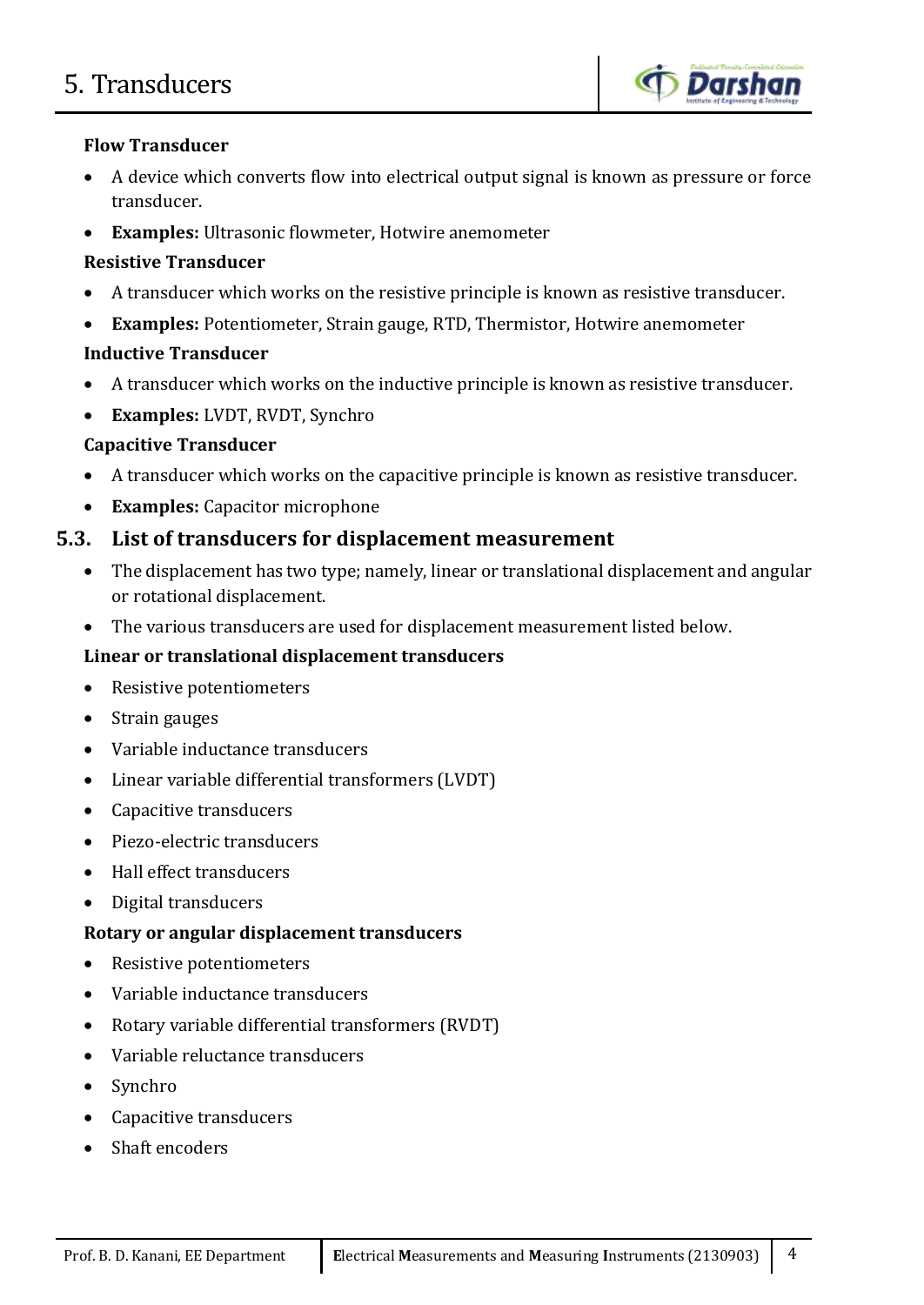

# **5.4. Linear Variable Differential Transformer (LVDT)**

- LVDT is an inductive type passive transducer.
- It measures force in terms of displacement of ferromagnetic core of a transformer.
- It converts translational or linear displacement into electrical voltage.
- It is also known as Linear Variable Differential Transducer.

#### **Principle**

It is based on the principle of electro-magnetic induction.

#### **Construction**



*Figure 5. 2 Diagram of Linear Variable Differential Transformer (LVDT)*

- LVDT consist of cylindrical transformer where it is surrounded by one primary winding in the centre of the former and two secondary windings at the sides.
- The number of turns in both the secondary windings are equal, but they are opposite to each other.
- The primary winding is connected to the ac source.
- A movable soft iron core slides within hollow former and therefore affects magnetic coupling between primary and two secondary.

#### **Operation**

- When the iron core lies at the centre of both secondary, the output differential voltage remains unaffected and have zero magnitude.
- When the core moves towards secondary-1, it induces more emf across it and less emf across secondary-2. Let's assume that it is positive displacement. Due to more flux links with the secondary-1 than secondary-2.
- When the core moves towards secondary-2, it induces more emf across it and less emf across secondary-1. Lt's assume that it is negative displacement. Due to more flux links with the secondary-2 than secondary-1.
- The output differential voltage is proportional to the displacement of the iron core.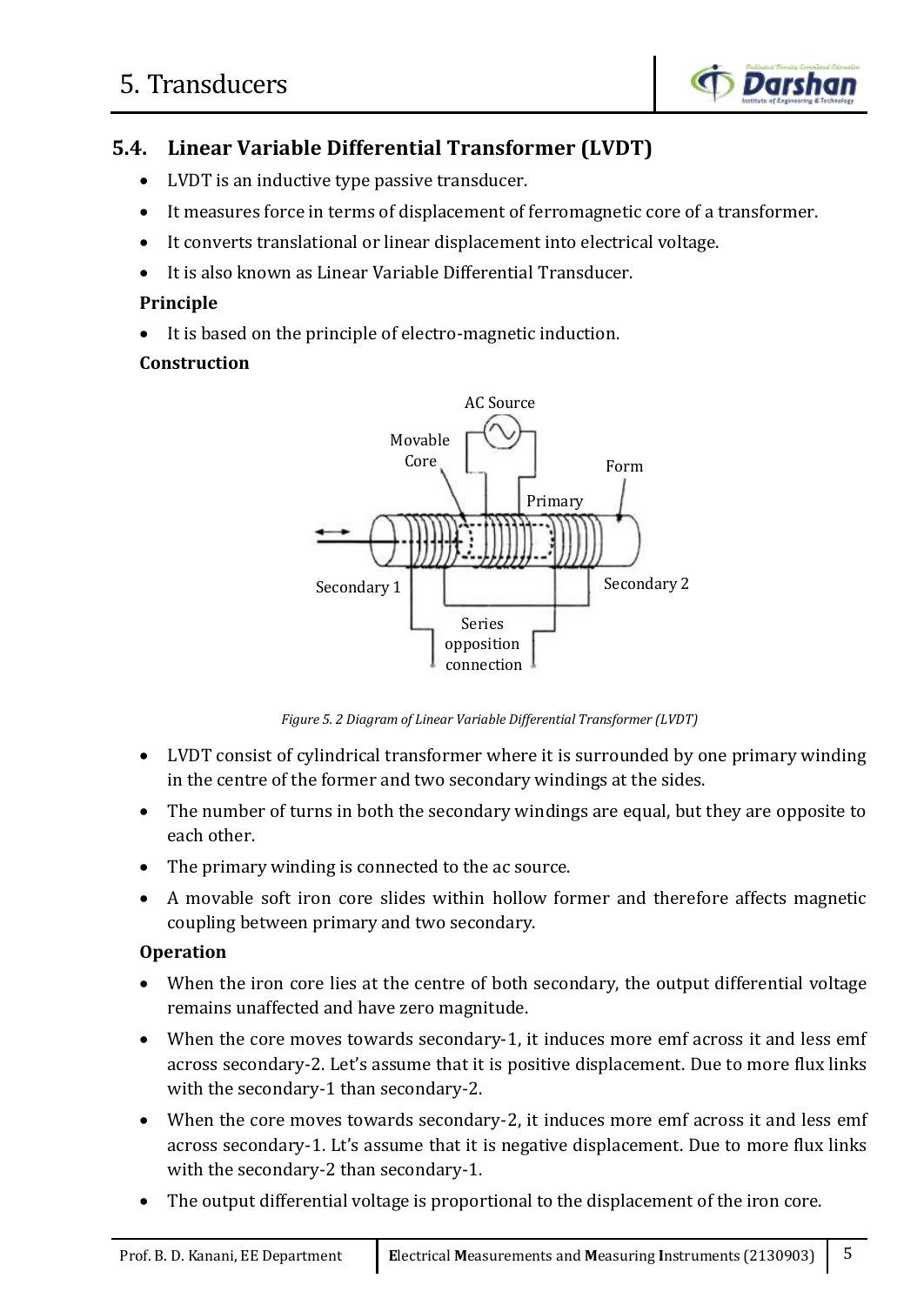

# **Advantages**

- $\bullet$  High range (1.25 mm to 250 mm)
- No frictional losses
- $\bullet$  High input and high sensitivity
- Low hysteresis
- Low power consumption
- Direct conversion to electrical signals

# **Dis-advantages**

- LVDT is sensitive to stray magnetic fields so they always require a setup to protect them from stray magnetic fields.
- They are affected by vibrations and temperature.

# **Applications**

- It is used where displacements ranging from fraction of mm to few cm are to be measured. It act as primary transducer.
- They can also act as secondary transducer. E.g. the bourdon tube which acts as primary transducer and convert pressure into linear displacement then LVDT converts it into electrical signal.

# **5.5. Rotary Variable Differential Transformer (RVDT)**

- RVDT is an inductive type passive transducer.
- It measures force in terms of displacement of ferromagnetic core of a transformer.
- It converts rotary or angular displacement into electrical voltage.
- It is also known as Rotary Variable Differential Transducer.

# **Principle**

It is based on the principle of electro-magnetic induction.

# **Construction**



*Figure 5. 3 Diagram of Rotary Variable Differential Transformer (RVDT)*

 RVDT consist of rotating iron core and one primary excitation coil and two secondary output coils.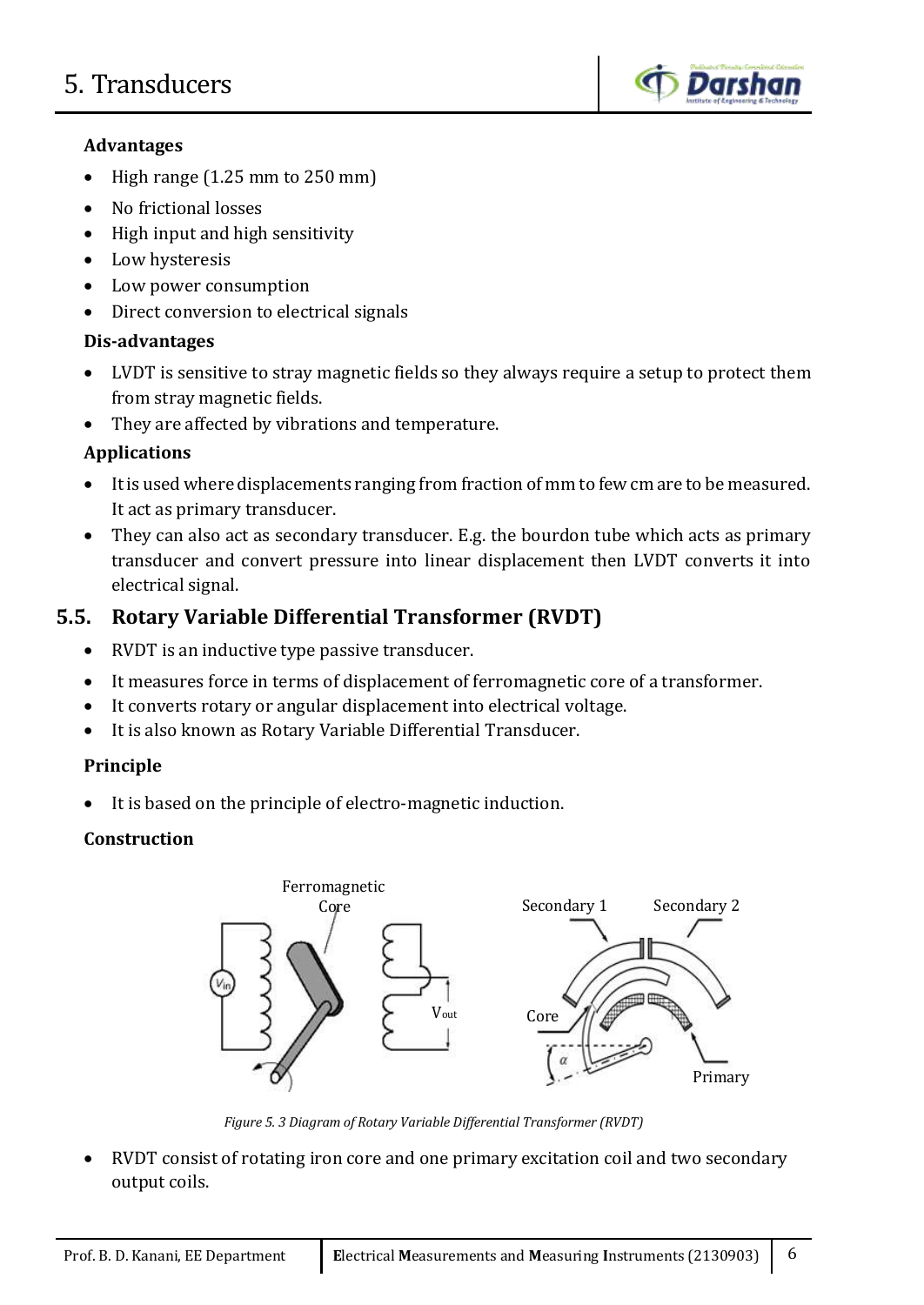

- A fixed alternating current excitation is applied to the primary stator coil that is electromagnetically coupled to the secondary coils.
- This coupling is proportional to the angle of the input shaft.
- The output pair is structured so that one coil is in-phase with the excitation coil, and the second is 180 degrees out-of-phase with the excitation coil.

#### **Operation**

- When the iron core lies at the centre of both secondary, the output differential voltage remains unaffected and have zero magnitude.
- When the core moves towards secondary-1, it induces more emf across it and less emf across secondary-2. Let's assume that it is positive displacement. Due to more flux links with the secondary-1 than secondary-2.
- When the core moves towards secondary-2, it induces more emf across it and less emf across secondary-1. Lt's assume that it is negative displacement. Due to more flux links with the secondary-2 than secondary-1.
- The output differential voltage is proportional to the angular motion of the iron core.
- RVDT has the accuracy of  $\pm 1\%$  for rotation upto  $\pm 40^{\circ}$  and  $\pm 4\%$  for rotation upto  $\pm 60^{\circ}$
- RVDT is not advisable to use If rotation is greater than  $\pm 60^\circ$ , RVDT is not advisable to use.

#### **Advantages**

- Low sensitivity to temperature, primary voltages & frequency variations
- Low cost
- Small size
- Simple control

#### **Dis-advantages**

- LVDT is sensitive to stray magnetic fields so they always require a setup to protect them from stray magnetic fields.
- They are affected by vibrations and temperature.

#### **Applications**

- It is used where rotational or angular displacements are to be measured.
- In throttle mechanism of aeroplane.

# **5.6. Strain Gauge**

- Strain Gauge is a device used to measure strain on an object.
- As the object is deformed, the foil is deformed, causing its electrical resistance to change.
- This resistance change, usually measured using a Wheatstone bridge, is related to the strain by the quantity known as the gauge factor.

#### **Principle**

A strain gauge is a sensor whose resistance varies with applied force.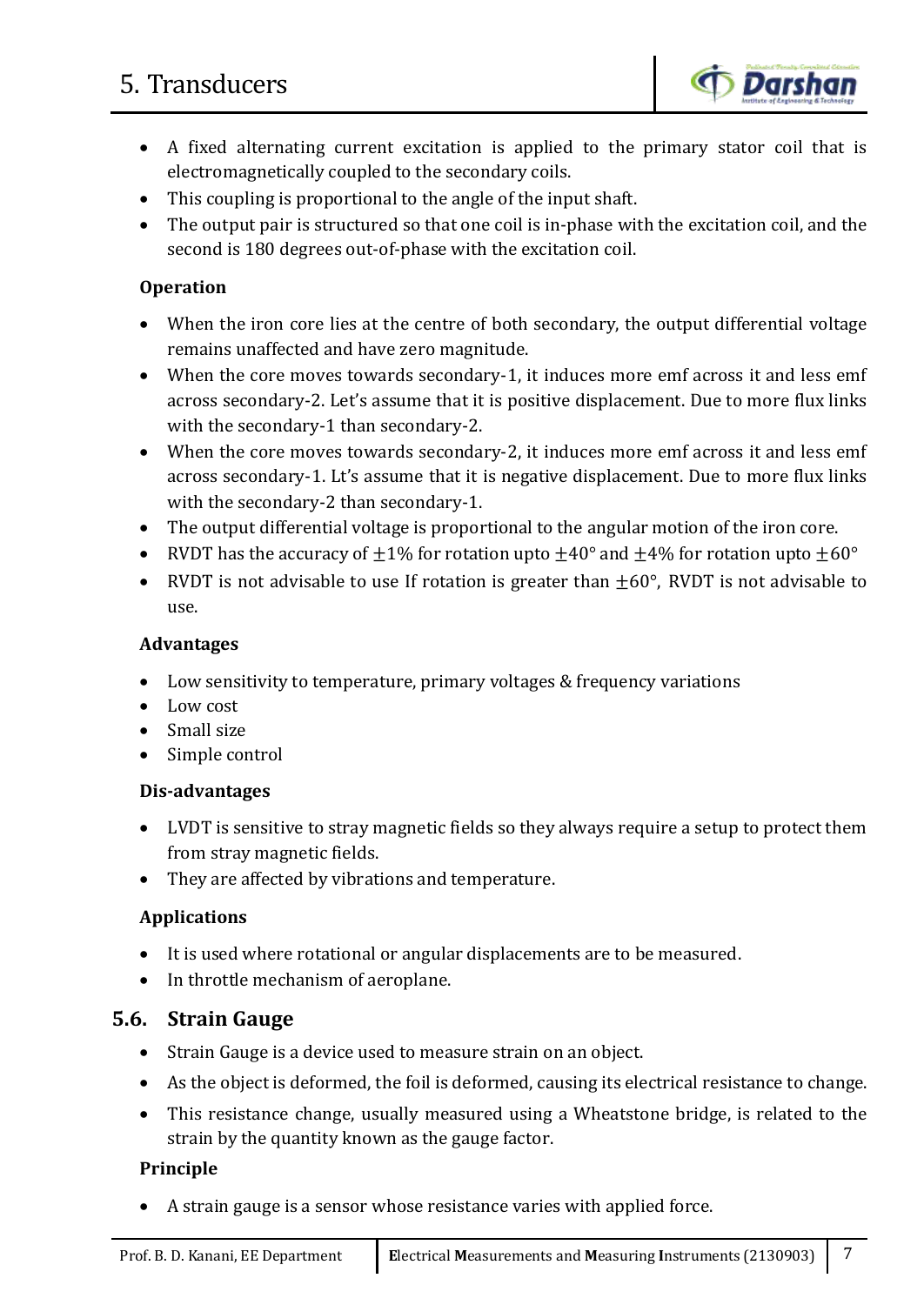

 It converts force, pressure, tension, weight, etc., into a change in electrical resistance which can then be measured.

# **Construction**



*Figure 5. 4 Diagram of full-bridge strain gauge*

- The strain gauge has resistive elements.
- It can be connected in half-bridge and full-bridge type.
- It has various types as following:
	- $\triangleright$  Bonded and un-bonded metal wire type
	- $\triangleright$  Wire type
	- $\triangleright$  Foil type
	- $\triangleright$  Frame type
	- $\triangleright$  Sheath type

#### **Operation**

- When the load or weight is acting on the strain gauge element, it deforms.
- The deformation in element causes the change in resistance of it. As per the balance and unbalance condition of the bridge, the voltmeter shows the output voltage.
- The output voltage is proportional to the change in resistance of the strain gauge elements and that change in resistance is proportional to the weight acting on it.
- Therefore, the output voltage vary with the weight.
- The fixed dc voltage source is required for this operation.

#### **Advantages**

- High sensitivity to input
- Low cost
- Small size
- Simple control
- Fast response
- Available in wide range

#### **Dis-advantages**

- Errors
- They are affected by external vibrations and temperature

# **Applications**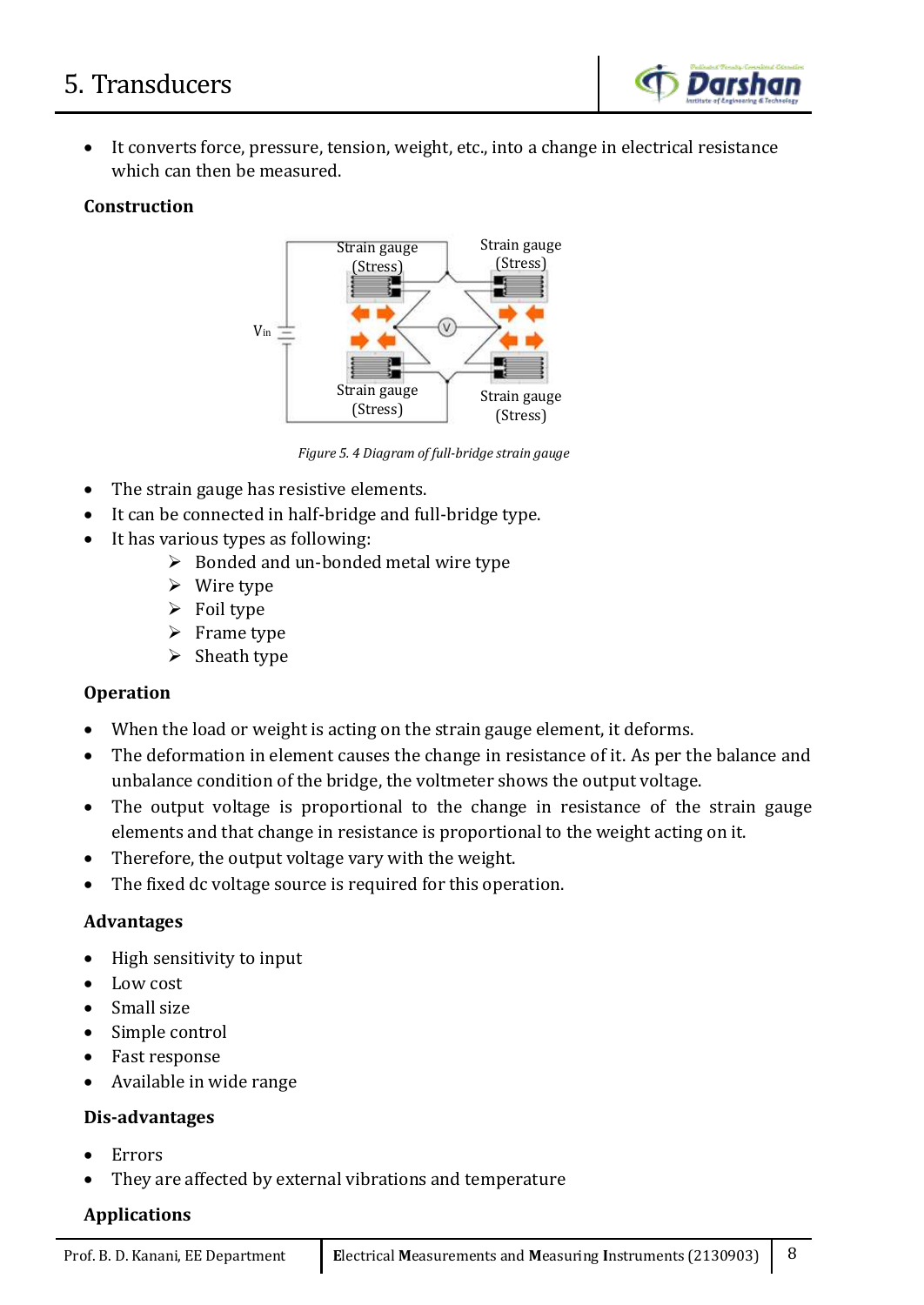

- In weight measurement applications
- In die cutting applications
- In some medical applications
- As a Load Cell
- In torque meters
- In diaphragm pressure gauge
- In accelerometers
- In flow meters

# **5.7. Piezo-electric Transducer**

- The Piezoelectric effect, is the ability of certain materials to generate an AC voltage when subjected to mechanical stress or vibration, or to vibrate when subjected to an AC voltage, or both.
- The most common Piezo-Electric material used is Quartz (Crystal).
- The piezoelectric transducer is used for the measurement of force, pressure, very small displacement, vibrations and sound waves.

# **Principle**

- The main principle of a piezoelectric transducer is that a force, when applied on the quartz crystal, produces electric charges on the crystal surface.
- The Piezoelectric transducer is also known to be mechanically stiff.
- The Piezoelectric Transducer can measure pressure in the same way a force or an acceleration can be measured.

# **Construction**



*Figure 5. 5 Diagram of piezoelectric transducer*

- Mainly, it has the piezoelectric crystal.
- The piezoelectric crystal attached with some force summing members.

# **Working**

- When any pressure or force exerted on the crystal, it converts it into proportional output electrical signal.
- It is also known as inverse transducer due to its reverse inherent characteristics.
- If any electrical signal is supplied to crystal, it converts it into some physical movement.

# **Advantages**

Very high frequency response.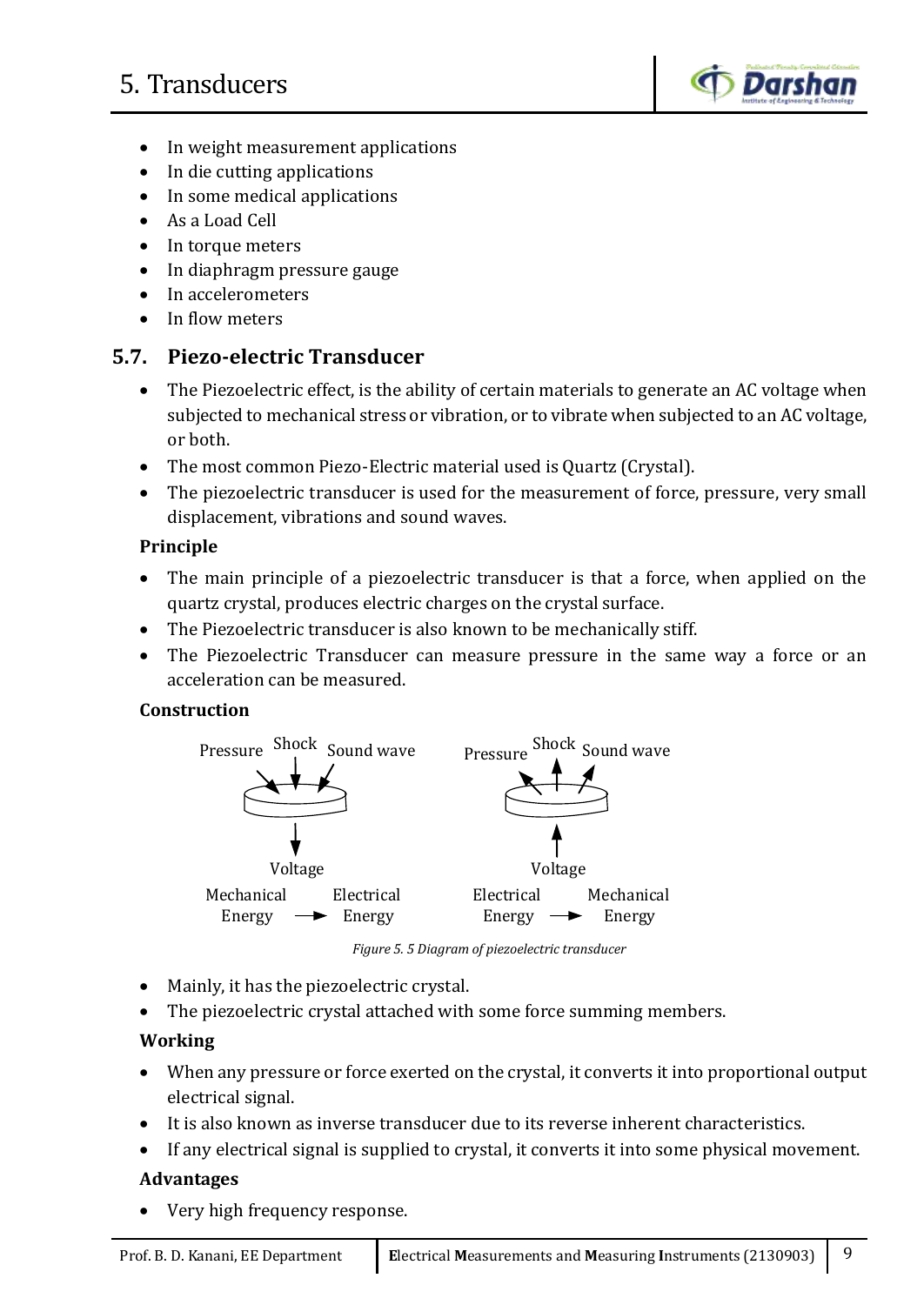

- Self-generating, so no need of external source.
- Simple to use as they have small dimensions and large measuring range.
- Barium titanate and quartz can be made in any desired shape and form. It also has a large dielectric constant. The crystal axis is selectable by orienting the direction of orientation.

#### **Dis-advantages**

- The piezoelectric transducer is used for dynamic measurement only.
- It has high temperature sensitivity.
- Some crystals are water soluble and get dissolve in high humid environment.

# **Applications**

- Due to its excellent frequency response, it is normally used as an accelerometer, where the output is in the order of (1-30) mV per gravity of acceleration.
- The device is usually designed for use as a pre-tensional bolt so that both tensional and compression force measurements can be made.
- It can be used for measuring force, pressure and displacement in terms of voltage

# **5.8. Resistance Temperature Detector (RTD) (Temperature Transducer) Principle**

- A resistance temperature detector (RTD) can also be called a resistance thermometer as the temperature measurement will be a measure of the output resistance.
- RTDs are sensors used to measure temperature.
- The main principle of operation of an RTD is that when the temperature of an object increases or decreases, the resistance also increases or decreases proportionally.

# **Construction**



*Figure 5. 6 Circuit diagram of two wire RTD bridge circuit*

- RTD act as variable resistor, when heat or temperature works on it.
- The figure 5.6 shows the RTD connected in the bridge arm as variable resistor.

# **Advantage**

- Very stable output
- Linear and predictable
- Easy to verify and recalibrate
- High accuracy
- No special wire required for installation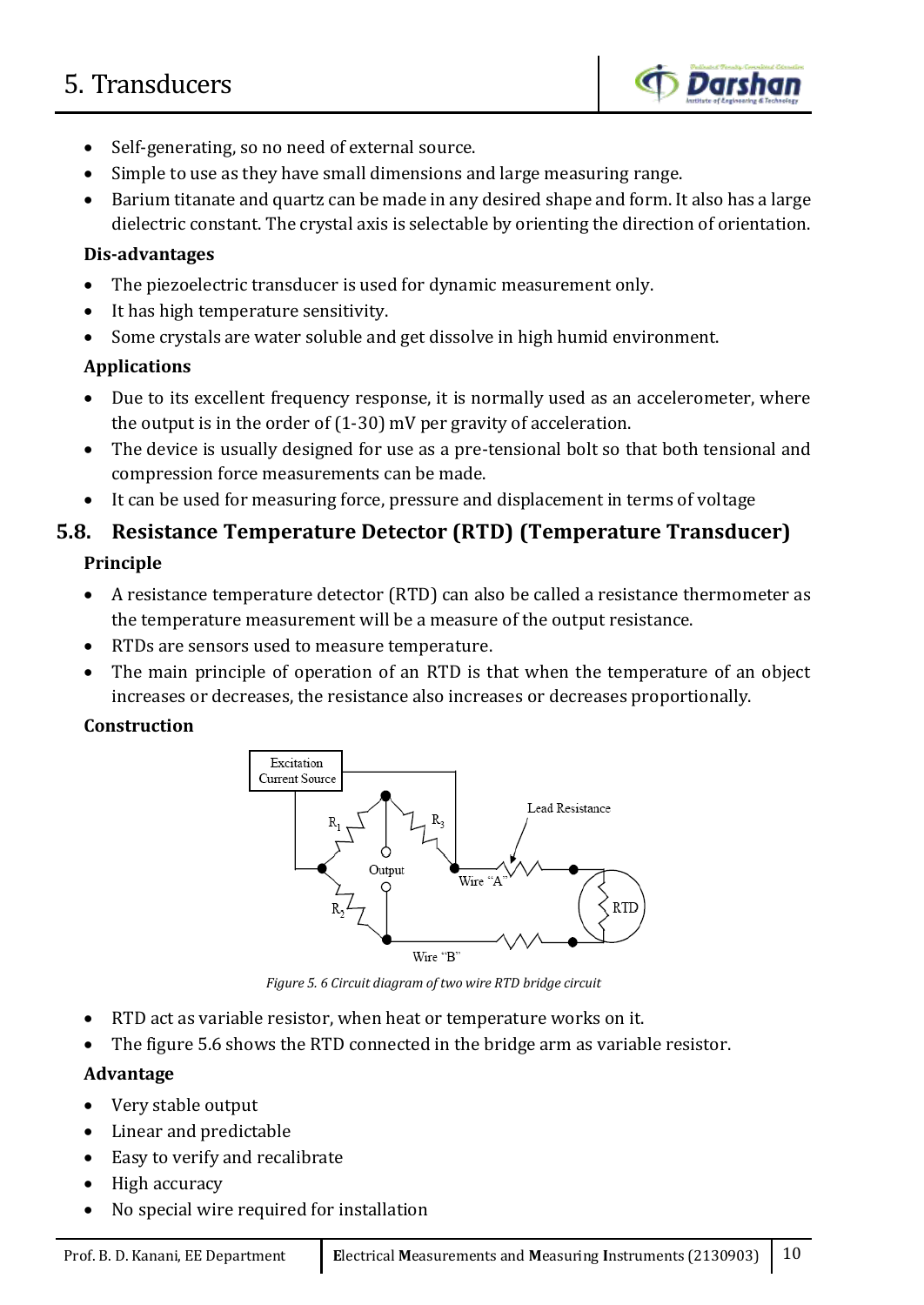

# **Dis-advantage**

- More limited temperature range (-200°C to 500°C)
- High initial price
- Slower response time than a thermocouple

#### **Applications**

- More Air conditioning and refrigeration servicing
- Air, gas and liquid temperature measurement
- Exhaust gas temperature measurement
- Food Processing
- Stoves and grills
- Textile production
- Plastics processing
- Petrochemical processing
- Micro electronics

# **5.9. Thermistor (Temperature Transducer)**

#### **Principle**

- A thermistor is a type of resistor whose resistance strongly depends on temperature.
- The word thermistor is a combination of word **'thermal'** and **'resistor'**.

#### **Construction**



*Figure 5. 7 Application circuit of Thermistor*

- Thermistors are generally composed of mixture of metallic oxides.
- The resistance of the thermistor is such that it vary with the thermal effect acting on it.
- When the thermistor gets heat, its resistance decreases and when it cools, its resistance increases.

#### **Properties of Thermistor**

 They have **negative** thermal coefficient. i.e. resistance of the thermistor decreases with increase in temperature.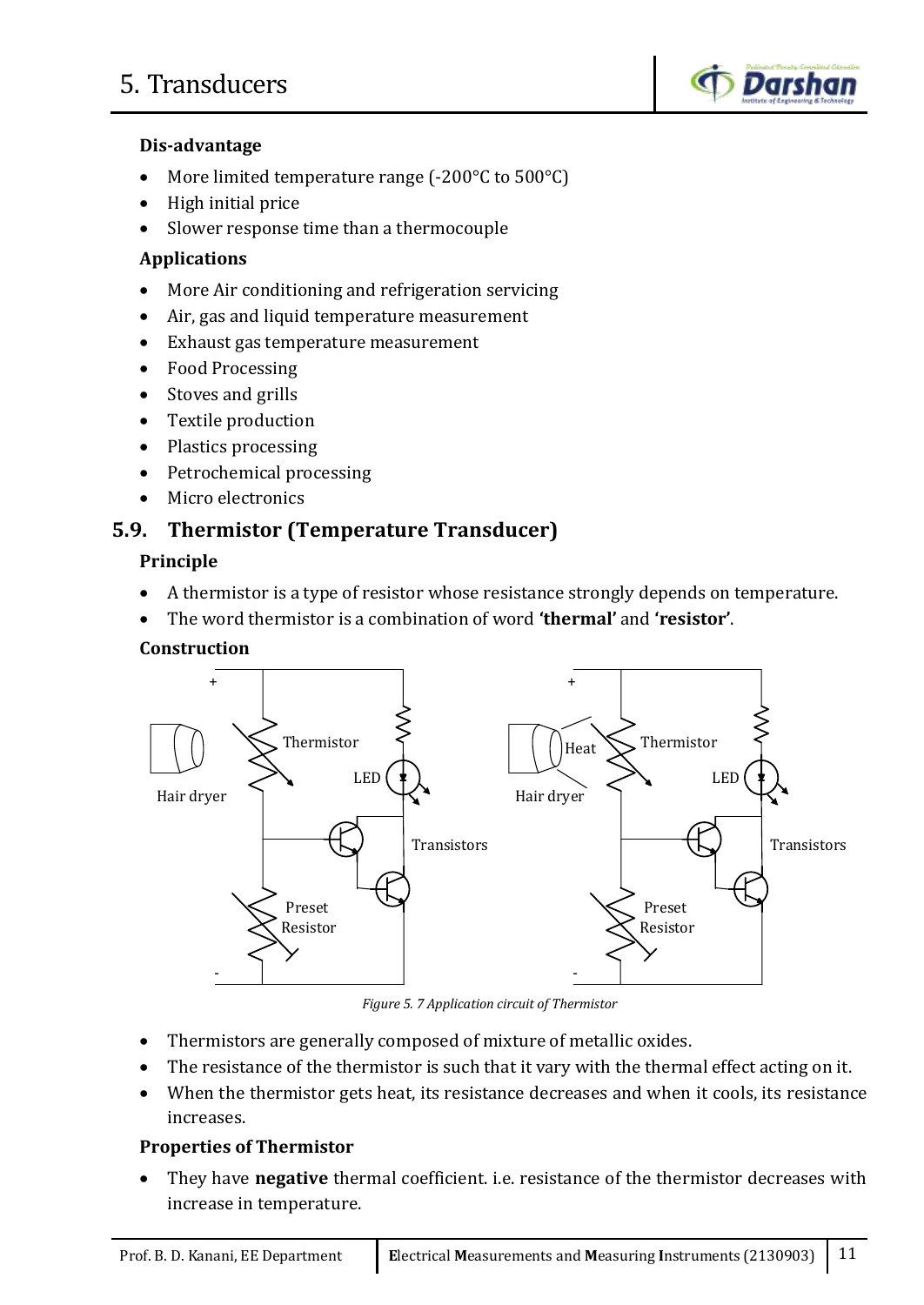

- They are made up of the **semiconductor** materials.
- They are made **sensitive** than RTD and Thermocouples.
- Their **resistance** lie between 0.5Ω to 0.75 MΩ.
- They are generally used in applications where measurement range of temperature -60°C to 15°C.

#### **Advantages**

- High sensitivity
- Can be used at normal room temperature
- High sensitivity
- Small size
- Low cost
- Fast response
- Simple conditioning circuit

#### **Dis-advantages**

- Non-linear
- High sensitivity allows the thermistor to work at low temperature range
- Not suitable for wide temperature change
- Shielded cable have to be used

#### **Applications**

- Applications include temperature measurements , compensation and control
- Used in air conditioners
- Used In detection of fire alarms

# **5.10. List of Pressure Transducers**

#### **List of pressure transducers**

- Strain gauge
- Capacitance type transducer
- Piezoelectric type transducer
- Optical type transducer
- Fibre-optic type transducer
- Surface acoustic wave type transducer
- Bridgeman type transducer
- Bourdon tube type transducer
- Diaphragm type transducer
- Bellows type transducer

#### **List of pressure elements (pressure actuator)**

- U-tube manometer
- Well type manometer
- Inclined manometer
- Diaphragms
- Capsule